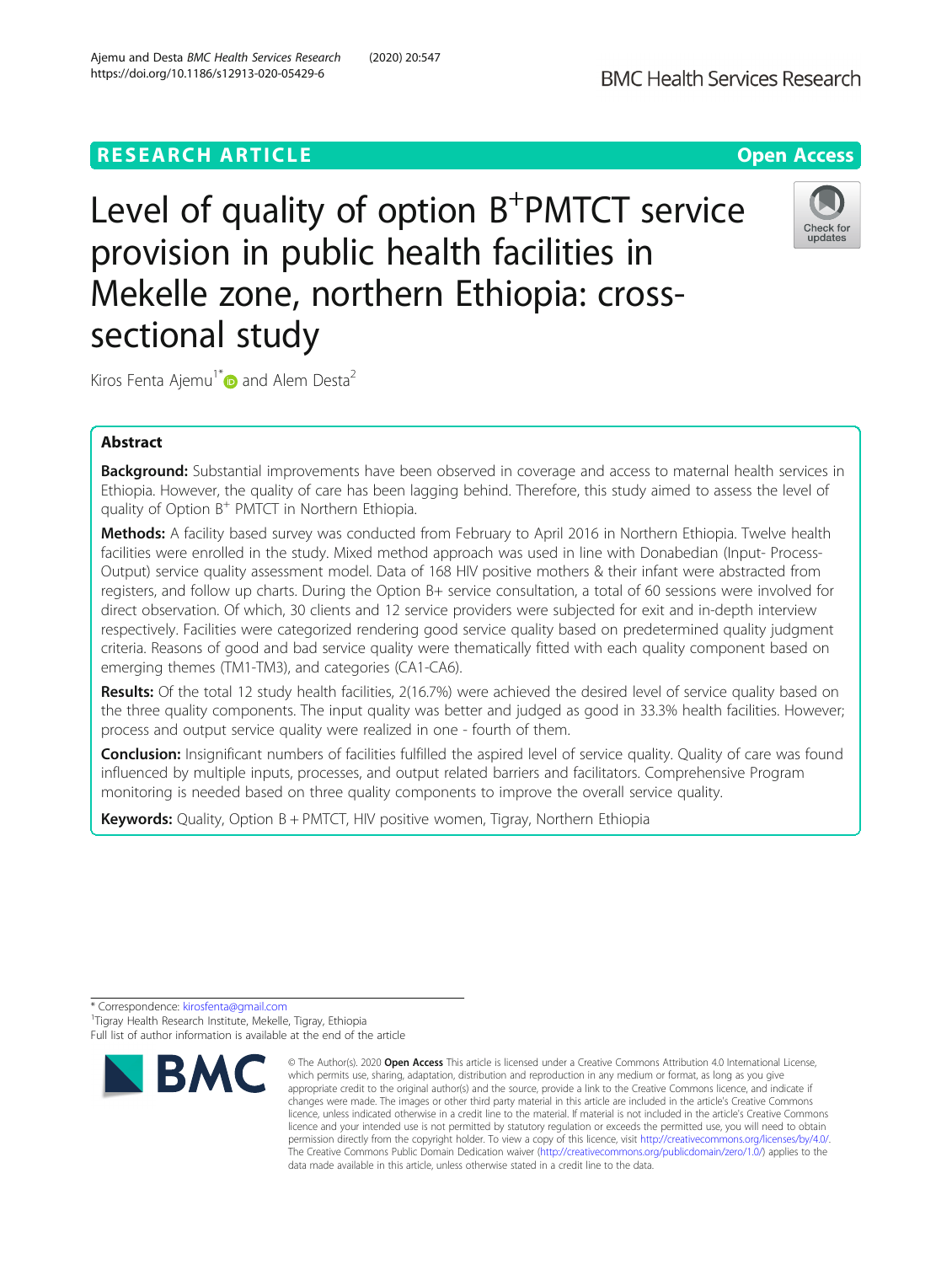# Background

Globally, Mother to Child Transmission (MTCT) of HIV accounts for 90% of new pediatric HIV infection worldwide. Sub-Saharan Africa experienced the greatest share [[1\]](#page-8-0). In order to increase the likelihood of children being born free from HIV, World Health Organization (WHO) had been implementing different strategies (Option A, Option B, Option B<sup>+</sup>) for optimizing PMTCT care and support for low and middle income countries since 2001 [[2\]](#page-8-0). Under Option A, women receive antepartum (starting at 14 weeks of gestation) and intrapartum ARV prophylaxis to reduce the risk of drug resistance. Meanwhile, women receive triple ARVs starting as early as 14 weeks of gestation and this is continued through childbirth if not breastfeeding or until one week after the cessation of breastfeeding in cases of Option  $B^+$  in MNCH Platform [\[2,](#page-8-0) [3\]](#page-8-0).

During PMTCT scale up period (Option A, & B), significant achievements were obtained in rolling back new pediatric HIV infection by 70% [[3](#page-8-0)]. Nevertheless; programmatic, clinical, and other operational challenges were reminded that lead high attrition and lost to follow up of HIV positive pregnant and lactating women from HIV chronic care. In 2010, an estimated 23% of HIV positive women lost to follow up and nearly 150,000 new pediatric HIV infections were reported worldwide  $[1-3]$  $[1-3]$  $[1-3]$  $[1-3]$  $[1-3]$ . Besides, fewer than 20% of HIV infected pregnant women received any PMTCT intervention and as many as 14% of infants bore from HIV infected women were tested positive for HIV in Malawi [\[4\]](#page-9-0). The high attrition rate of HIV positive women from HIV chronic care was reported from Sub-Saharan Africa (28%) and Cameroon (24.3%) [[3](#page-8-0)–[5](#page-9-0)].

It had been a great challenge in Ethiopia in which only 10% of HIV positive pregnant and lactating women complete PMTCT program until infant HIV confirmatory testing at 18 months of age [[6\]](#page-9-0). In the early 2013, a third option (Option B<sup>+</sup>) has advocated to provide lifelong first line regimen of tenofovir/lamivudine/efavirenz (TDF/3TC/EFV) to all HIV infected pregnant and lactating women regardless of CD4 cell count [[7\]](#page-9-0). This new alternative approach has programmatic and clinical advantage in which it is fully integrated in to MNCH platforms, test and treat strategy regardless of CD4 count that could accelerate progress towards eliminating new pediatric HIV infections [[8\]](#page-9-0). This programmatic update also emphasized additional advantages such as providing better protection for maternal health and reduction in sexual transmission of HIV [\[7](#page-9-0), [8](#page-9-0)].

Option B+ was first conceived and implemented in Malawi. Preliminary findings of routine Option B+ PMTCT programme in a rural district in Malawi showed a fivefold increase in ART initiation and 88% client retention in the first quarter of its implementa-tion in 20[11](#page-9-0)  $[9-11]$  $[9-11]$  $[9-11]$ .

In Ethiopia, it was rolled out in the early 2013 as an MTCT elimination strategy in 2020 [\[12,](#page-9-0) [13](#page-9-0)]. However; only 60.6% of HIV positive pregnant and lactating women were enrolled to HIV chronic care in 2015 [\[13](#page-9-0)]. Mothers were still faced a challenge to retain in the service. As evidenced from North East Ethiopia, 16% LTF was documented in which 11.9% was reported at 6 months, 15.7% at 12 months and 22.6% at 24 months follow up period [\[14](#page-9-0)]. Similar evidence was reported from Eastern Ethiopia in which LTF was 9.8 and 14.8% at 6 and 12 months respectively [\[15\]](#page-9-0). Facility based studies revealed that poor service quality was the main challenge. As an input quality item, some health facilities were made operational with supply chain related problems. Besides, inadequacy of trained human resource was an input related barrier that renders service quality [[13,](#page-9-0) [16](#page-9-0)]. The lack of service integration, poor adherence to service standards, prolonged waiting time, and confidentiality issues were factors that affect process service quality [\[16](#page-9-0)–[18](#page-9-0)].

Improving service quality of Maternal and Child Health services including Option B+ was a priority agenda in the Health Sector Transformation Plan (HSTP) of Ethiopia to achieve the three 90's (90–90-90) in 2020 [\[13](#page-9-0)]. The barriers reported that affect quality service in the previous studies were input-processoutput related factors. As a result, we preferred to use Donabedian model of quality assessment framework to evaluate the service quality [[19](#page-9-0)]. National technical guideline to ensure the provision of Option B+ was also developed based on the three quality components as depicted in the figure (Fig. [1](#page-2-0)) [\[20](#page-9-0), [21\]](#page-9-0). Therefore, this study aimed to assess the level of quality of Option B+ PMTCT service provision in public health facilities in Mekelle Zone, Northern Ethiopia using Donabedian Model.

# Methods

# Aim

The study aimed to assess the level of quality of OptionB<sup>+</sup> PMTCT and to explore reasons for good and bad service quality.

#### Study design and settings

This study was a facility based cross-sectional survey conducted between February to April 2016. Mixed method approach was used involving both quantitative and qualitative data collection methods. Donabedian model was used [[19](#page-9-0)] as depicted in the figure below (Fig. [1\)](#page-2-0).

The study was conducted in Mekelle zone, Tigray of Northern Ethiopia, 802KMs from Addis Ababa, the capital city of Ethiopia. It is among the top three high HIV prevalence areas in Tigray region [\[22](#page-9-0)]. According to the projected national census in 2018 [\[23](#page-9-0)], the total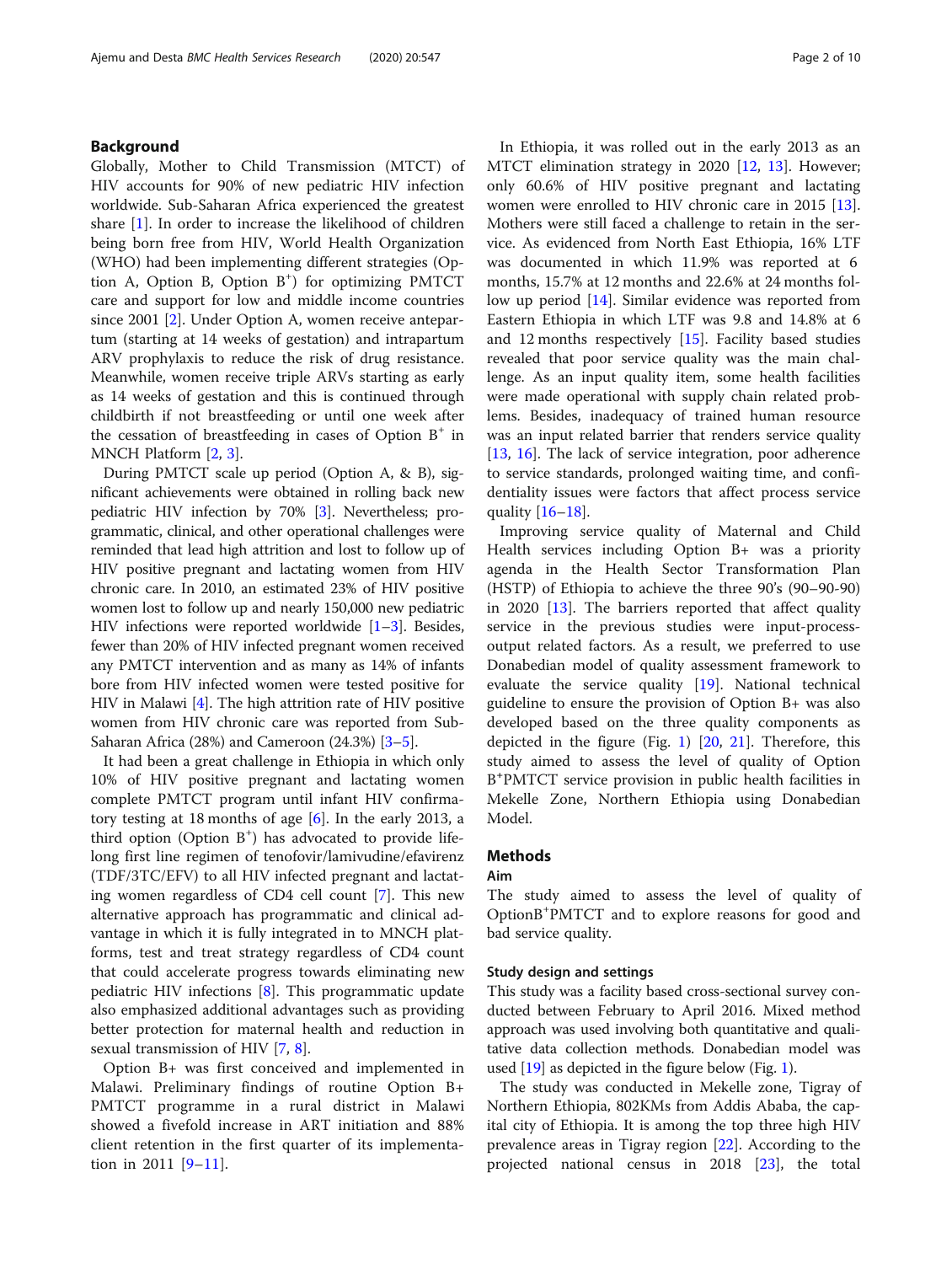<span id="page-2-0"></span>

population was projected to 320,000. A total of 12 health facilities have been provided Option B+ under MNCH continuum of care. Of which three of them were in hospitals.

# Sampling and sample size determination

All health facilities (nine health centers and three hospitals) providing Option B+ under MNCH platforms were involved in the study. Study participants were HIV positive mother & their infants. They were newly diagnosed women and enrolled under Option B+ package aiming "test and treat" strategy. Besides, who were under continuous follow up for more than one year prior to data collection in MNCH clinic for the purpose of complete clinical history. To come up with the final sample, review of all patient records and follow up charts were conducted which fulfilled predetermined eligibility criteria. First, a total of 219 HIV positive mother & infant pairs were reviewed. However, 48 study participants were excluded since they were transferred from other facilities and did not have a complete clinical history. Similarly, three newly diagnosed HIV positive women spent only six months in HIV chronic care were not included in the study. Hence, the total participants enrolled for the study were 168.

Convenience sampling method was used to recruit participants for qualitative study, until information saturation was obtained [[24](#page-9-0)]. Observation and interviews were conducted during & after service consultation. A total of 60 sessions were involved for direct observation. Of which, 30 HIV positive women and 12 service providers were subjected for exit and in-depth interview respectively to identify reasons for good and bad service quality in respective quality components. Health workers have been providing Option B + PMTCT in MNCH clinic for more than one year were included in the study.

# Data collection and measurements Quantitative data

Quantitative data were collected by four midwives and master's level supervisor who had an experience in public health data collection.

# Input service quality

For input quality, 47 indicators were adopted from the national guidelines [[20,](#page-9-0) [21\]](#page-9-0). Facility inventory was conducted to ensure the availability of essential equipments, drugs and supplies. See list of input quality verification variables (Additional file [1\)](#page-8-0).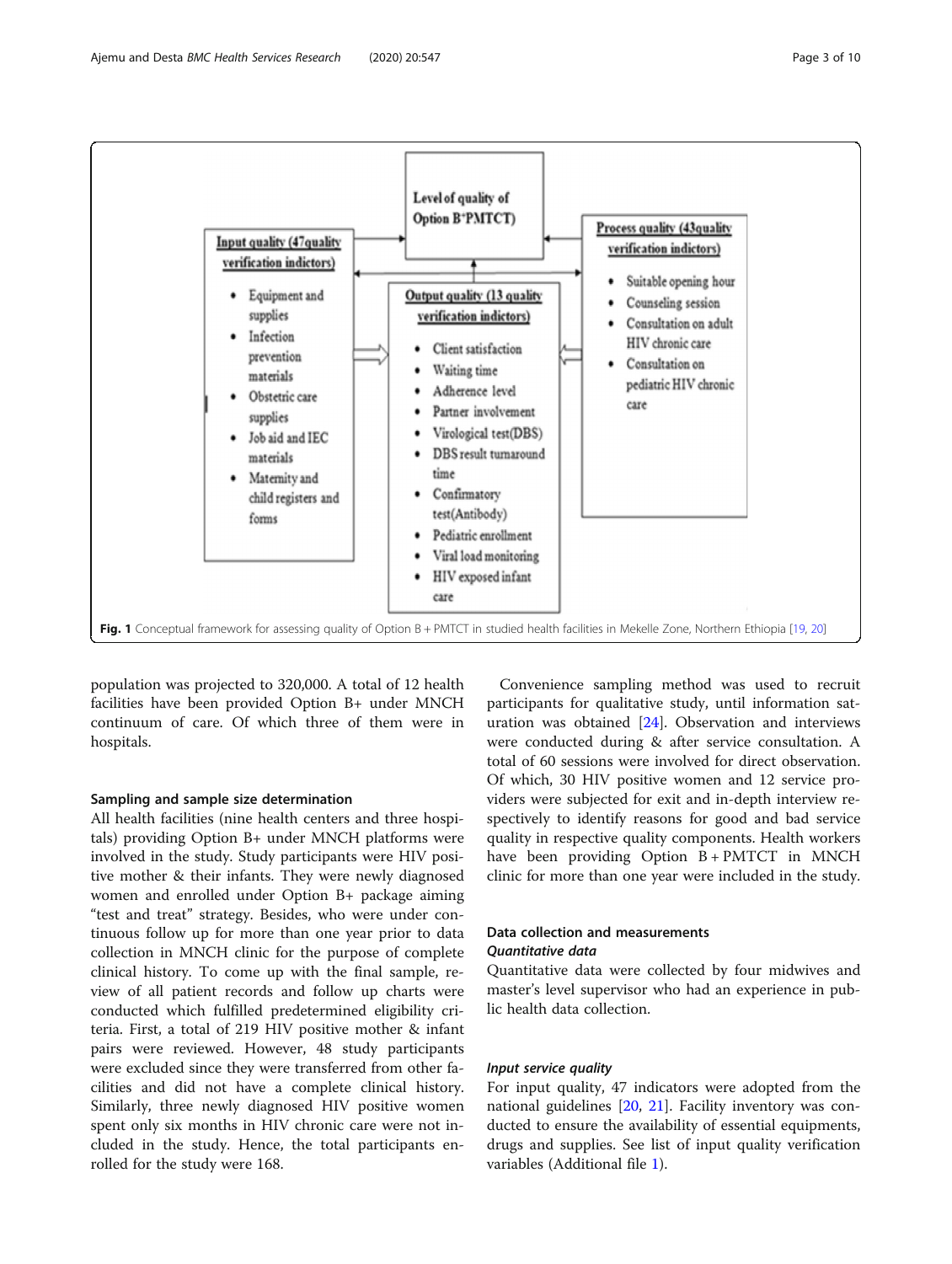# <span id="page-3-0"></span>Process service quality

A total of 43 process related indicators were articulated for assessing process quality [[16](#page-9-0), [17](#page-9-0), [25](#page-9-0)]. Non-participant observation was conducted using a checklist to observe service adheres to standard practices. The intention was to observe 10 sessions from each facility during each round of data collection. However, this was not possible since too few women came for Option B<sup>+</sup>PMTCT services during the data collection period; indeed, 60 clients in which five for each facility were participated. In addition, some process related variables were obtained from recorded review. See list of process quality verification variables (Additional file [1\)](#page-8-0).

# Output service quality

Output quality was assessed using 13 items adopted from national guideline [\[20,](#page-9-0) [21\]](#page-9-0). Data were abstracted retrospectively from logbooks and/or records and individual medical records for 168 mother infant pairs using a data abstraction tool. Besides, 12 HIV exposed infant follow up charts were reviewed about the utilization of the Option B+ service package in MNCH clinic. Confidentiality around patient records was protected; communication was made with only authorized person. Patient codes were used and documents were locked. See list of output quality verification variables (Additional file [1\)](#page-8-0).

Overall service quality was assessed by combining input, process, and output service quality items. Facilities were categorized rendering good input service quality, if the average weighted score of input quality performance standards is 100% [\[10\]](#page-9-0), and 90% or more for process, output, and overall quality performance standards [[10,](#page-9-0) [20](#page-9-0)]. See the score of each variable for respective quality components (Additional file [1\)](#page-8-0).

# Qualitative data

Qualitative data collection was guided by principal investigator (corresponding author) who had an experience on qualitative data collection. Both interviews were conducted in Tigrigna (local language), and audio recording was involved.

Exit -interviews (EI) Exit interviews were conducted with mothers who were provided oral consents for participation at the end of service consultation. After 30 interviews were involved with clients, information saturation was obtained; no further interviews were conducted since no new information was being generated. Interviews were guided by using a pre-tested flexible interview guide with probes to identify client views on service utilization. Interviews were lasted within the range of 30–40 min.

# Key informant interview (KII)

In-depth interviews were held by appointment with service providers during the study. Twelve key informant interviews were conducted until information saturation was obtained. The interviews were guided by using a pre-tested, flexible interview guide with probes to identify their role in providing PMTCT services and reasons for good and bad service quality. Interviews were lasted within 15–25 min.

# Data quality assurance

To enhance data quality, training was provided for data collectors and supervisor with the objective of the study, the nature of the data collection tools, and ways of approaching during interview, observe, record and chart review. During the data collection period there was a strict supervision scheme. Completed questionnaires were checked on a daily basis by supervisor and principal investigator.

# Data management and analysis

Quantitative data were coded, cleaned, and entered into EPI info version 7 and then exported and analyzed using SPSS version 21 software. Univariate data analysis was conducted to estimate the prevalence of variables for respective quality components. The Findings were presented in tables (Tables 1, [2](#page-4-0), [3](#page-4-0) and [4\)](#page-5-0) and figure (Fig. [2](#page-5-0)).

Qualitative data were analyzed manually using the content thematic approach [\[24](#page-9-0)]. Data analysis was done

| Table 1 Health facilities not fulfilling 100% of input service |  |
|----------------------------------------------------------------|--|
| quality performance verification indicators in Mekelle zone,   |  |
| Tigray, Northern Ethiopia ( $n = 12$ )                         |  |

| Input quality items                          | No of facilities | Percent |  |  |  |
|----------------------------------------------|------------------|---------|--|--|--|
| Human resource and infrastructure            |                  |         |  |  |  |
| Well ventilated waiting room                 | 8                | 66.7    |  |  |  |
| Well ventilated counseling room              | 8                | 66.7    |  |  |  |
| Cleanness of counseling rooms                | 6                | 50      |  |  |  |
| Trained service providers on OB <sup>+</sup> | 6                | 50      |  |  |  |
| <b>Medical supplies</b>                      |                  |         |  |  |  |
| Cotrimoxazole prophylaxis                    | 8                | 66.7    |  |  |  |
| DBS sample collection kit                    | 7                | 58.3    |  |  |  |
| Job aid IEC materials                        |                  |         |  |  |  |
| PMTCT broachers                              | 7                | 58.3    |  |  |  |
| <b>PMTCT</b> leaflets                        | 5                | 41.7    |  |  |  |
| Technical guide line                         | 7                | 58.3    |  |  |  |
| PMTCT cure card                              | 8                | 66.7    |  |  |  |
| Patient forms and registers                  |                  |         |  |  |  |
| Referral slips                               | 8                | 66.7    |  |  |  |
| Referral linkage slips                       | 8                | 66.7    |  |  |  |
| Appointment cards                            | 8                | 66.7    |  |  |  |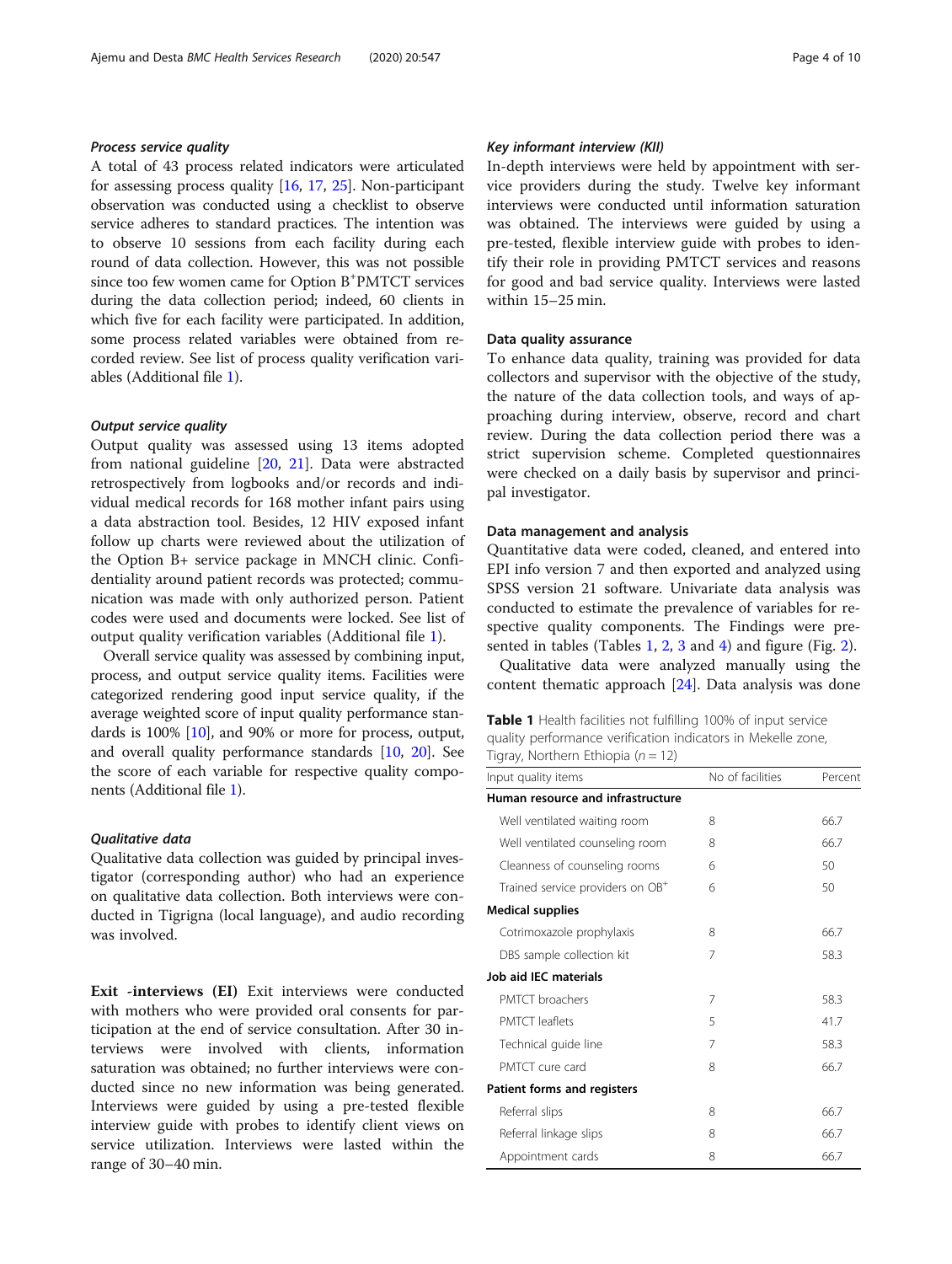<span id="page-4-0"></span>Table 2 Health facilities not fulfilling 90% of process service quality performance verification indicators in Mekelle zone, Tigray, Northern Ethiopia ( $n = 12$ )

| Process quality items                      | No of facilities | Percent |
|--------------------------------------------|------------------|---------|
| Facility suitable opening hour             | 8                | 66.7    |
| Client greeting and welcoming              | 7                | 58.3    |
| Introducing himself to clients             | 7                | 58.3    |
| Waiting time to the counselor              | 6                | 50      |
| Adequacy of counseling session             | 6                | 50      |
| Counselor confidence during counseling     | 7                | 58.3    |
| Conduct history taking                     | 8                | 66.7    |
| Conduct physical examination               | 8                | 66.7    |
| Screening for opportunistic infection      | 8                | 66.7    |
| Discus issues of reproductive health       | 8                | 66.7    |
| Support for disclosure                     | 7                | 58.3    |
| Reviewing need of partner notification     | 7                | 58.3    |
| Reviewing ARV drug adherence               | 7                | 58.3    |
| Reviewing about safe sex practice          | 8                | 66.7    |
| Reviewing of HIV infection                 | 8                | 66.7    |
| Screening for substance abuse              | 6                | 50      |
| Discus issues of psychosocial support      | 7                | 58.3    |
| Counseling for nutritional support         | 8                | 66.7    |
| Screening for STI                          | 8                | 66.7    |
| Screening for cervical cancer              | 8                | 66.7    |
| Calling clients by name                    | 6                | 50      |
| Encouraging women to ask questions         | 6                | 50      |
| Reviewing mothers understanding            | 6                | 50      |
| Conduct child growth assessment            | 7                | 58.3    |
| Review issues of child immunization        | 8                | 66.7    |
| Reviewing issues of infant feeding         | 8                | 66.7    |
| Initiating cotrimoxazole therapy           | 9                | 75      |
| Review TB risk assessment                  | 8                | 66.7    |
| Conduct virological test at 6 weeks of age | 6                | 50      |
| Conduct anti-body test at 18 months of age | 6                | 50      |

by the first author in collaboration with a second author (experienced qualitative researcher). This involved reading script several times, translating transcripts from local language (Tigrigna) to English, identifying themes (TM1-TM3 …) and categories (CA1-CA6). The main study themes were fitted with three quality components, whilst categories were motivators and barriers for good and bad service quality in each identified themes. All authors were involved in discussions of study themes, & categories. This process facilitated researcher triangulation. Direct quotations were presented reflecting reasons for good and bad service quality.

# Operational definitions

Input dimension: this dimension was used to assess the availability of human resources, materials, drugs, equipment, and supplies needed for Option B<sup>+</sup> PMTCT service provision [[17](#page-9-0)].

Process dimension: this dimension used to reflect how service providers adhere to service standards during a service consultation of Option B<sup>+</sup> PMTCT service in MNCH unit [\[18\]](#page-9-0).

Output dimension: used to evaluate the ultimate service result of Option B<sup>+</sup>PMTCT service and patient satisfaction level [\[17](#page-9-0)].

Overall quality: this particular dimension was determined by combining predetermined three quality components; input, process, and output [[25\]](#page-9-0).

DBS result turnaround time: The date for DBS sample collection from HIV-exposed infants to the date when HIV screening results was arrived at health facility [\[26\]](#page-9-0).

# Results

The study was assessed based on Donabedian inputprocess-output service quality assessment model. A total of 12 health facilities (9 health centers and 3 hospitals) were included which has been providing Option B+ PMTCT under MNCH continuum of care.

Table 3 Health facilities not fulfilling 90% of output service quality performance verification indicators in Mekelle zone, Tigray, Northern Ethiopia ( $n = 12$ )

| Output quality items                                      | No of facilities | Percent |
|-----------------------------------------------------------|------------------|---------|
| Client satisfaction per standard                          |                  | 58.3    |
| Clients with good treatment adherence                     | 8                | 66.7    |
| Clients involved partner testing                          |                  | 41.7    |
| Early infant diagnosis for virological test               | 6                | 50      |
| Confirmatory antibody test                                |                  | 58.3    |
| DBS result turnaround time per standard                   | 4                | 33.3    |
| Enrolling HIV positive pediatrics to HIV chronic care     | 8                | 66.7    |
| Perform CD4 count as base line during their initial visit |                  | 58.3    |
| Perform CD4 count at least one as follow up visit         | 6                | 50      |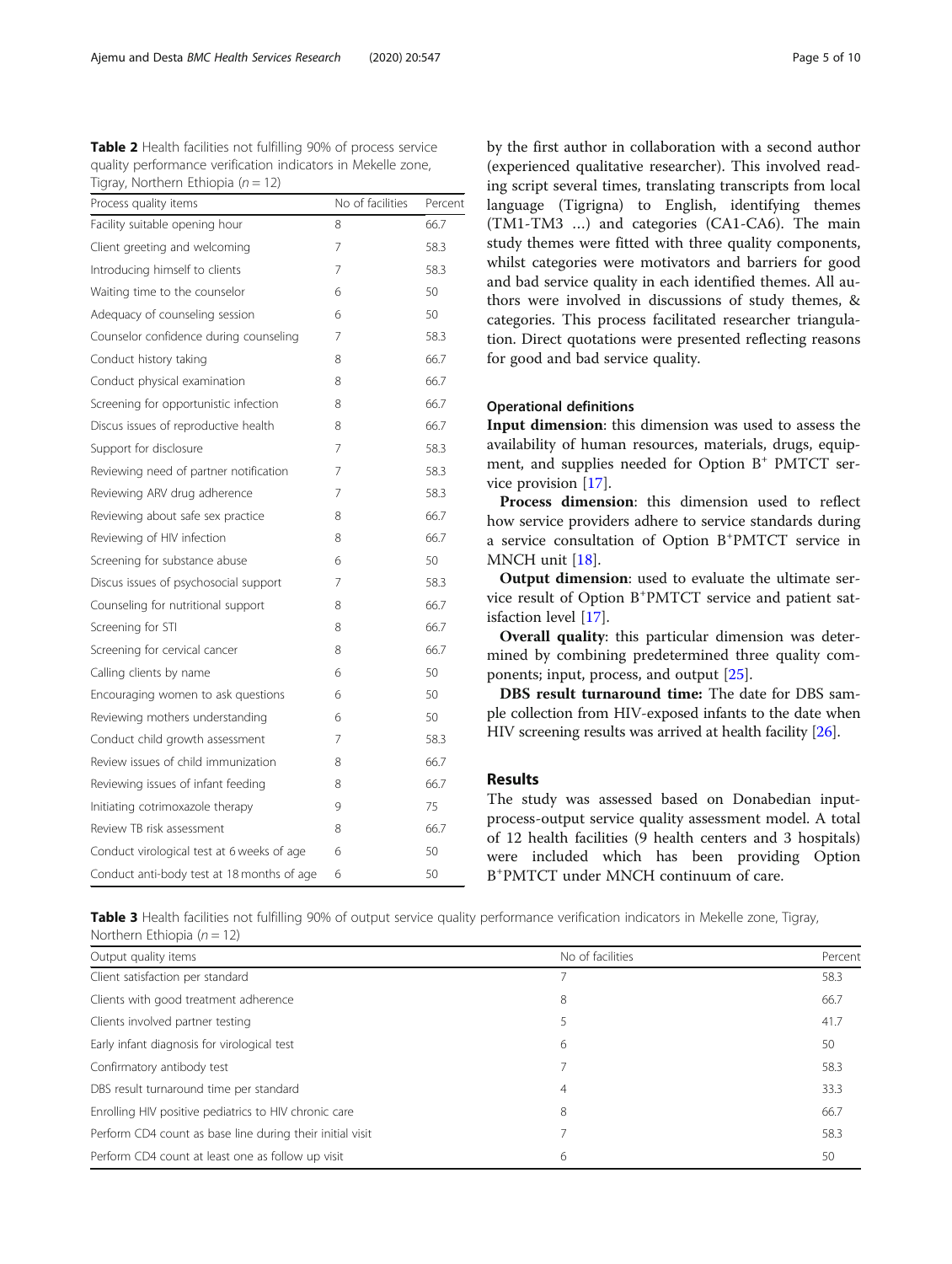<span id="page-5-0"></span>Table 4 Summery of themes (TMs) and categories (CAs) developed based on KIIs data in respective quality components in Mekelle zone, Tigray, Northern Ethiopia

| Themes (TMs)    |                         | Categories (CAs) |                                  |                                        |
|-----------------|-------------------------|------------------|----------------------------------|----------------------------------------|
| Code            | Name                    | Code             | Name                             |                                        |
| TM1             | Input service quality   | CA <sub>1</sub>  | Reasons for good input quality   | Good partnership                       |
|                 |                         | CA2              | Reasons for bad input quality    | Resource constraint                    |
| TM <sub>2</sub> | Process service quality | CA <sub>3</sub>  | Reasons for good process quality | Service integration                    |
|                 |                         |                  |                                  | ART initiation regardless of CD4 count |
|                 |                         |                  |                                  | Simplicity of ARV drug regimen         |
|                 |                         | CA4              | Reasons for bad process quality  | Poor service compliance                |
|                 |                         |                  |                                  | prolonged waiting time                 |
|                 |                         |                  |                                  | Work load                              |
| TM3             | Output service quality  | CA <sub>5</sub>  | Reasons for good output quality  | Patient retention                      |
|                 |                         | CA6              | Reasons for bad output quality   | high DBS result turnaround time        |

# Quantitative component

# Overall service quality

The study showed that the overall level of service quality of Option B<sup>+</sup> PMTCT was rendered as good in one out of six(16.7%) of studied health facilities. Specifically, input service quality was judged as good in 33.3% of health facilities, but only 25% of them realized good process and output service quality respectively (Fig. 2).

# Input service quality

Regarding input service quality, the study revealed that the majority of the health facilities were equipped with clinical care supplies and drugs for Option B<sup>+</sup> PMTCT service provision. Long life ARV regimen (TDF + 3TC + EFV), and other basic obstetric care supplies for Option  $B^+$  were not reported as stock out for the past one year (additional file one). However; critical input related

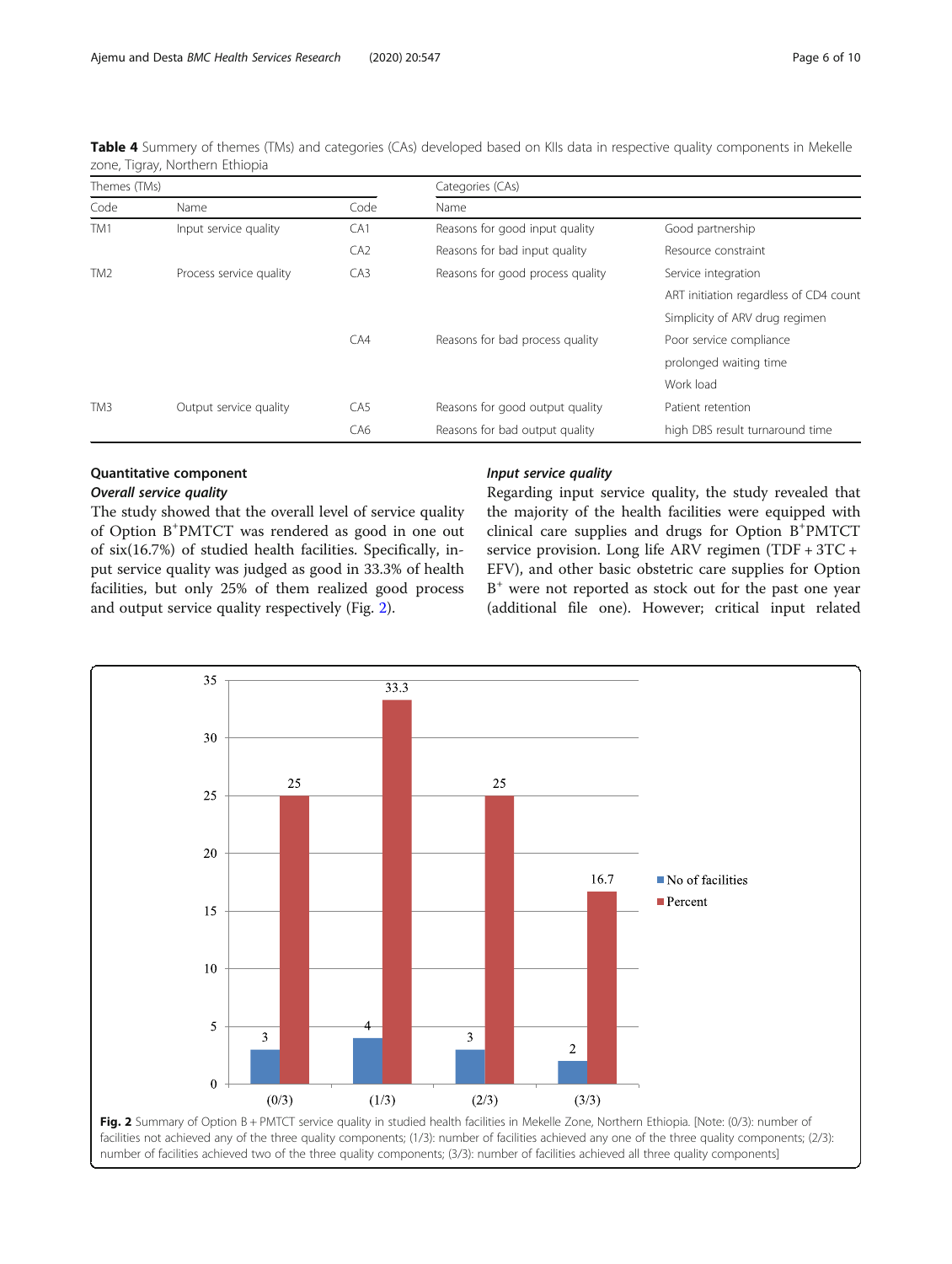items for the Option B+ service provision were missed in considerable no of studied health facilities. Only, half of the health facilities kept on hand the necessary trained service providers, drugs for opportunistic infections, and DBS test kits necessary for the desired input service quality (Table [1](#page-3-0)).

# Process service quality

With regards to process quality, some prominent key interventions had been missed during service consultation. Option B+ ARV drug adherence counseling and partner notification were offered in 58.3% of the health facilities. The women were greeted on arrival only in 58.3% of the health facilities which had an impact on poor quality service. Prolonged waiting time was also an issue observed during a service consultation [[10\]](#page-9-0). It had been noted that health service providers in the majority of health facilities were observed not adhered to service standards while providing service consultation (Table [2](#page-4-0)).

# Output service quality

As an Option  $B + PMTCT$  service output, majority; 91.7% of mother infant pair were alive and in their first line recommended treatment regimen in the past one year. However; high DBS result turnaround time and low patient satisfaction level were vital issues which needed great attention while the service has been provided (Table [3\)](#page-4-0).

# Qualitative component

## Input service quality (TM1)

# Reason for good input service quality (CA1) (Table [4](#page-5-0))

The majority of service providers recognized that building team work among program directors and district level experts enabled them to identify availability related factors on time. This is an identified contributing facilitator for facilities to be judged providing good input service quality (Fig. [2\)](#page-5-0). This was illustrated clearly by the following service provider:

" … ... we have been conducted weekly meetings with program managers and district level experts with availability related factors and prepare an action plan to resolve input related constraints on time" (PMTCT service provider  $\neq$ 12).

# Reasons for bad input service quality (CA2) (Table [4](#page-5-0))

Health workers expressed their opinion on shortage of trained human workforce and supply chain issues for Option B+ as a barrier for input related factor. Sometimes, trained staffs were also preferred to serve health care services other than MNCH unit as described below:

"…… Imagine only two health care providers trained on Option  $B^+$  and serving more than an average of 80 clients per day. Having this reality, how can we provide quality? Therefore, without allocating an appropriate number of trained health care providers , only integrating the service to MNCH unit may not be successful" (PMTCT service pro*vider*  $\neq$ 4). This finding is consistent with quantitative evidence summarized in (Table [1](#page-3-0)).

"…… Some drug list used for opportunistic infection such as co-trimoxazole prophylactic therapy was reported as stock out for more than six months in the past year lack of transportation was a reason given to us when requested "(PMTCT service provider≠8 ).

# Process service quality (TM2) (Table [4\)](#page-5-0)

Reasons for good process service quality (CA3) (Table [4\)](#page-5-0)

Task shifting to scale up Option  $B^+$  by integrating the delivery of Option B<sup>+</sup> ART initiation as one service packages in MNCH unit, initiation of ARV regardless of CD4 count, and simplicity of ARV regimen was greatly appreciated by majority of service providers and clients during an interview:

" … ... discrimination is not my concern for the past two years after the adoption of Option  $B^+$ . I am confident enough to attend my follow up visit together with HIV negative mothers in MNCH clinic. This is because; we all received our follow up care in one room and with the same health professionals" (PMTCT client  $\neq$  18).

"  $\ldots$   $\ldots$  Before the introduction of Option  $B^+$  PMTCT high lost (3%) and dropout rate (4%) was documented in our facility. The main reason forwarded by the majority of the clients was repeated appointments for CD4 count for ART initiation but after its adoption, patient high patient retention was documented " (PMTCT service provider  $\neq$  2).

" … ... the drug provided for me during PMTCT visit was comfortable and easy to use. I selected a fixed time at 7:00 PM and I am taking the drug usually with a specified time and I don't want to miss even a fraction of seconds" (PMTCT client≠ 21).

"…… During the time of Option A and B, multiple ARV drugs were prescribed and patients were complaining about the situation, but now patient were easily adhered to the regimen and no more need of continuous adherence support"(PMTCT service provider  $\neq 5$ ).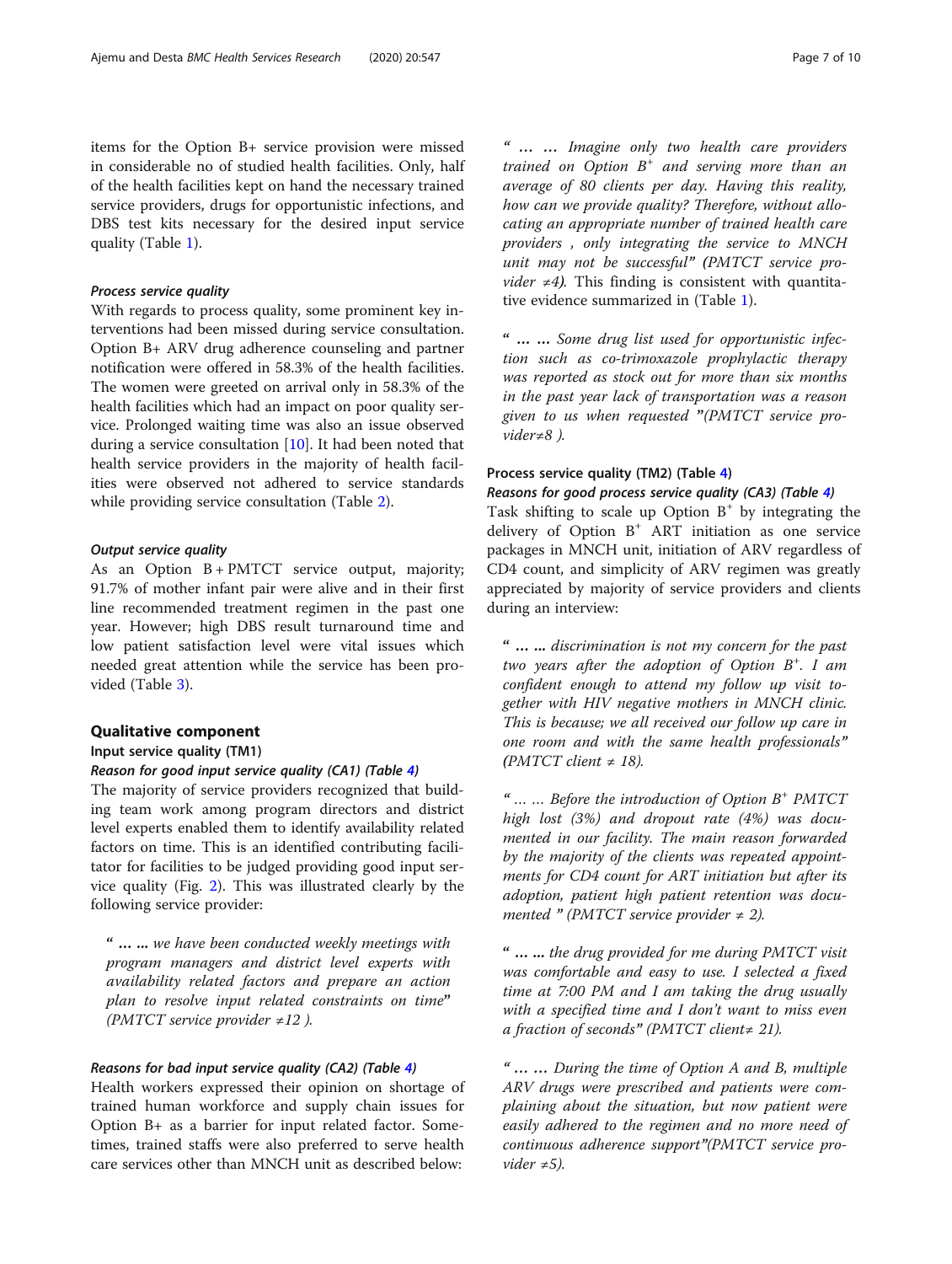# Reasons for bad process service quality (CA4) (Table [4\)](#page-5-0)

The majority of service providers had good experience regarding Option B<sup>+</sup>. However, one health care provider reported her experience of considering CD4 count as criteria for initiating ART which resulted poor service compliance with service standards. Some other providers criticized its integration as creating workload and prolonged waiting time as described as follows:

"… ... I am not aware of prescribing ARV drugs regardless of CD4 count and I appointed two PMTCT clients for CD4 investigation before prescribing the  $drug''(PMTCT$  service provider  $\neq 10$ ).

"... ... before the introduction of the Option  $B^+$ mother living with HIV were under follow up at ART clinic but now they had been enrolled in the MNCH clinic during their maternal and child health care visit which resulted additional work load in our health facility" (PMTCT service provide≠3).

"… ... my great concern during my PMTCT follow up visit was an issue of timing to get the service on time since there was delayed service as a result, I have been thinking to miss the opportunity"(PMTCT  $client \neq 19$ ).

# Output service quality (TM3) (Table [4\)](#page-5-0)

Reasons for good output service quality (CA5) (Table [4\)](#page-5-0)

As described by majority of service providers, client's belief in the efficacy of ARVs, absence of stigma and discrimination were facilitators for high patient retention as articulated below:

"... ... before the introduction of option  $B^+$  high patient lost and drop out were documented but now Option  $B^+$  was highly accepted by patents" (PMTCT) service provide≠5).

## Reasons for bad output service quality (CA6) (Table [4\)](#page-5-0)

Big issue forwarded by almost all participants was high turnaround time for DNAPCR virological test result communication which was arrived within 4–6 months time period of the health facility from the central testing unit that can hinder the success of early infant diagnosis as explained below:

"… ... I am always worried regarding delay of my new borne baby's HIV virological test result. As you have seen, am receiving exposed infant test result today after six months. Unfortunately, I am very much happy today since his result non-reactive. But the past six months were painful for me" (PMTCT  $client \neq 28$ ).

"… ... I am always communicating using mobile phone with laboratory experts in the central testing unit an issue of DBS result delay but they told me that the machine was under maintenance" (PMTCT service provider≠ 7).

# **Discussion**

The primary aim of this study was to evaluate the level of quality of option B+ PMTCT and to explore factors for good and bad service quality in Mekelle Zone of Northern Ethiopia. The evaluation was conducted based on three quality components suggested in the Donabedian model and under the umbrella of the national guidelines for Option B+ PMTCT service provision in Ethiopia [[20](#page-9-0), [21\]](#page-9-0).

Accordingly, the study result showed that the overall level of service quality of Option B<sup>+</sup>PMTCT was rendered as good in one out of six(16.7%) of studied health facilities. Specifically, 33.3% were judged as providing good in terms of input quality but only 25% for the process and output service quality respectively. However, it's important to note that the three quality components are interlinked to each other and the effect of one component had its own impact on the other [[19\]](#page-9-0).

This finding was by far from pre-determined national target in  $2020$  [[13](#page-9-0)] and evidences from Southern Ethiopia  $[16, 27]$  $[16, 27]$  $[16, 27]$  $[16, 27]$ . The reason for such discrepancies might be due to the stretched nature of the second health sector transformation plan and methodological difference in which only client interview was conducted to assess client satisfaction in the latter two studies.

Regarding input quality, it was found better provided than its counterparts. The study showed that only, 33.3% of the studied health facilities had the necessary inputs to provide quality delivery service. It was relatively lower when compared to some other African countries [\[9](#page-9-0), [28,](#page-9-0) [29\]](#page-9-0). This discrepancy might be due to variation in national guideline and performance targets that lead to variation in service quality. However, the study revealed the finding was almost consistent with a report from Northern and South West Ethiopia [\[18](#page-9-0), [25\]](#page-9-0). From the qualitative finding, absence of continuous and timely inventory of resources at facility level lead shortage of input related resources as described by key informants from Southern parts of Ethiopia [\[27](#page-9-0)]. This had an impact primarily on input quality [[19](#page-9-0)].

The study also revealed that only one fourth of the study health facilities fulfilled service adherence to process related service delivery of Option B+ according to the national guideline. This finding was comparable with evidence from Northern and South West Ethiopia [[18,](#page-9-0) [25\]](#page-9-0). But lower when compared with evidence from Malawi [[30](#page-9-0)]. A variation of the finding in the latter study might be due to their good experience in implementing the service since it was an area in which Option B+ PMTCT first piloted internationally [[9\]](#page-9-0). Identified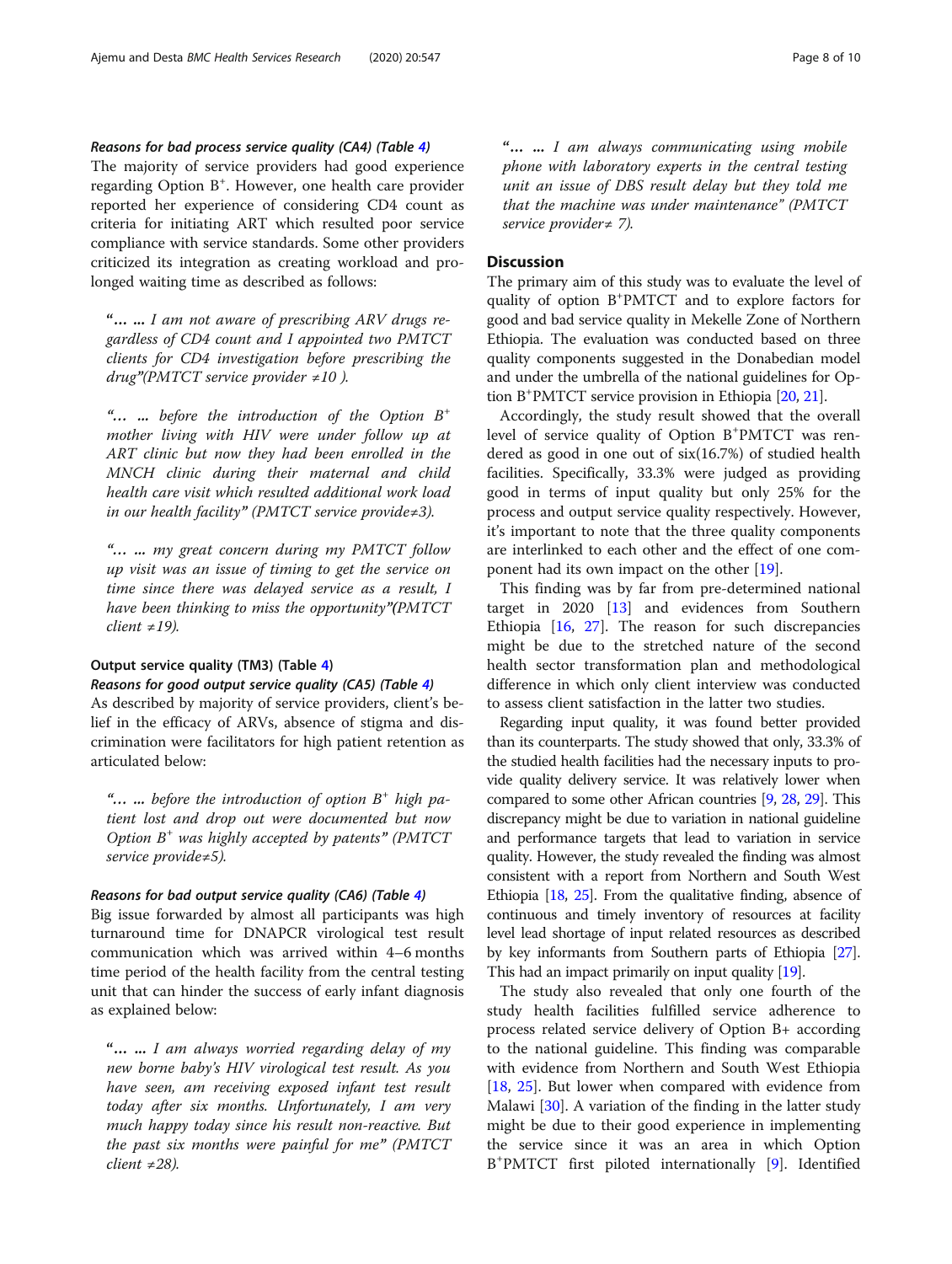<span id="page-8-0"></span>Similar to process quality, the study showed good service quality was archived in one fourth of the studied health facilities in terms of service utilization and satisfaction of mothers for Option B<sup>+</sup>PMTCT. Patient satisfaction is one of the desired items in the measure of output service quality [[19](#page-9-0)]. The overall client satisfaction about the service was reported low (58.3%) which had an impact on service output quality. Qualitative finding suggested that high turnaround time for DBS result communication and prolonged waiting time to get the service genuinely forecasted that significantly affect service output. This finding seems very plausible and significantly associated with other evidences [\[33](#page-9-0)–[36\]](#page-9-0).

# Conclusions

The study revealed that health facilities that achieved the aspired level of service quality were insignificant in number. Only, 16.7% of study health facilities fulfilled the desired level of quality based on predetermined quality judgment criteria in each quality components. To realize the current aspired level of service quality in the country's health sector transformation plan, comprehensive program monitoring is needed based on three quality components in line with identified reasons for good and bad service quality to improve the overall service quality. This was due to their interrelated effect of one another [[19\]](#page-9-0). Good partnership, service integration, ART initiation regardless of CD4 count, simplicity of ART regimen were facilitators positively influencing the quality of care; whilst, resource constraints, poor service compliance, prolonged waiting time, workload,and high DBS result turnaround time were barriers negatively affecting the service quality.

# Study limitations

The model used in this study had its own drawbacks that considered only linear assumption that do not infer casual relationships. In measuring process quality, overestimations of findings could happen due to either Hawthorn or social desirability biases during service observations. Use of small sample size may affect finding generalizablity but in process evaluation generazablity is not an issue. In addition, the rigor statistical test was not done since it was program based process evaluation and use of sophisticated statistical analysis is not a must unlike outcome evaluation [[37](#page-9-0)].

# Supplementary information

Supplementary information accompanies this paper at [https://doi.org/10.](https://doi.org/10.1186/s12913-020-05429-6) [1186/s12913-020-05429-6](https://doi.org/10.1186/s12913-020-05429-6).

Additional file 1. Excel files showing the detail scores for the three quality components.

### **Abbreviations**

MTCT: Mother to Child Transmission; DBS: Dried blood spot test; PCR: Polymeric Chain Reaction; HIV: Human -Immune -Virus; MNCH: Maternal, Neonatal, and Child Health; ART: Antiretroviral Therapy; ARV: Antiretroviral Medication; PMTCT: Prevention of Mother-to-Child Transmission; WHO: World Health Organization; KII: Key Informant Interview; TM: Themes; CA: Categories

#### Acknowledgments

The authors would like to thank the Tigray Regional Health Bureau, Mekelle University School of Public Health, and the study team for their support and contribution to the study. The authors are also grateful to the study participants.

#### Authors' contributions

KF and AD designed the study; KF developed the protocol, analyzed data, interpret data, and preparing the first draft of the manuscript. All authors were involved in revising and approving the final version of the manuscript.

#### Funding

The study was funded by Mekelle University School of Public Health. Additional funding also allocated from the Tigray Regional Health Bureau. The funders had no role in the study design, data collection, and analysis, decision to publish, or preparation of the manuscript.

#### Availability of data and materials

The datasets generated and analyzed during the current study were not publicly available due to the nature of sensitive data on HIV/AIDS and confidentiality issues. The data can be available upon reasonable request to the corresponding author.

#### Ethical approval and consent to participate

The study was approved by Mekelle University Institutional Review Board (MUIRB) (MUEB/2016). Verbal informed consent was approved by the ethics committee since majority of study participants were unable to read and write. Based on the ERB recommendation, oral consents were documented by obtaining signatures from MCH focal person with the assurance of confidentiality.

#### Consent for publication

Not applicable.

#### Competing interests

The authors declare that they have no competing interests.

#### Author details

<sup>1</sup>Tigray Health Research Institute, Mekelle, Tigray, Ethiopia. <sup>2</sup>School of Public Health, Mekelle University, Mekelle, Tigray, Ethiopia.

# Received: 9 October 2019 Accepted: 12 June 2020 Published online: 17 June 2020

### References

- 1. UNAIDS. Children and HIV. Factsheet July 2016. Joint United Nations Programme on HIV/AIDS (UNAIDS), Geneva, Switzerland; 2016; 2016. Availablefrom:[http://www.unaids.org/sites/default/files/media\\_asset/](http://www.unaids.org/sites/default/files/media_asset/FactSheet_Children_en.pdf) [FactSheet\\_Children\\_en.pdf](http://www.unaids.org/sites/default/files/media_asset/FactSheet_Children_en.pdf).
- 2. World Health Organization. Towards universal access: scaling up of HIVAIDS intervention in the health sector. Geneva: WHO; 2016.
- 3. World Health Organization. Consolidated guidelines on the use of antiretroviral drugs for treating and preventing HIV infection: Recommendations for a public health approach. Geneva: World Health Organization; 2013.